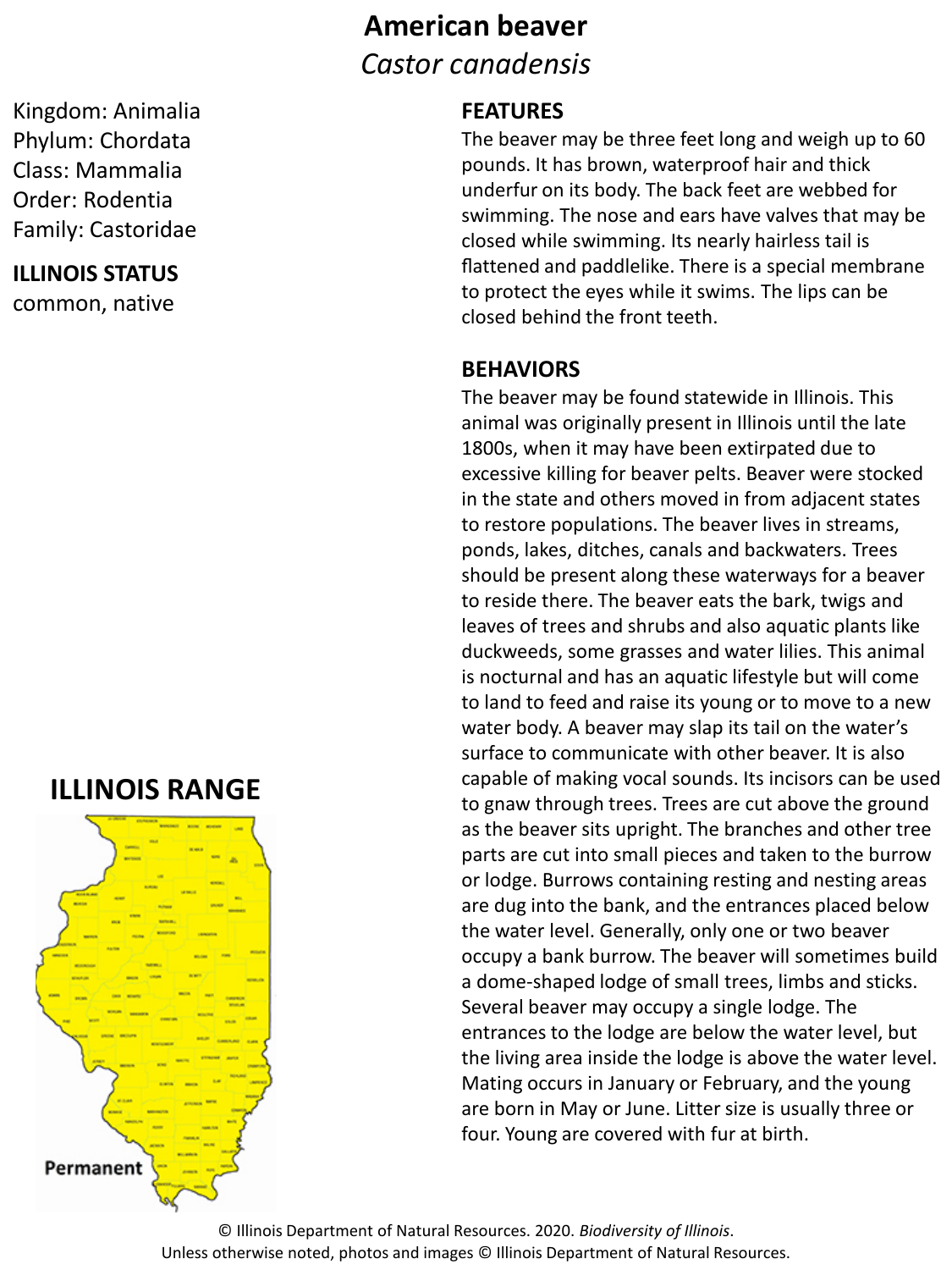









## dam dam tree gnawed by beaver

© Illinois Department of Natural Resources. 2020. *Biodiversity of Illinois*. Unless otherwise noted, photos and images © Illinois Department of Natural Resources.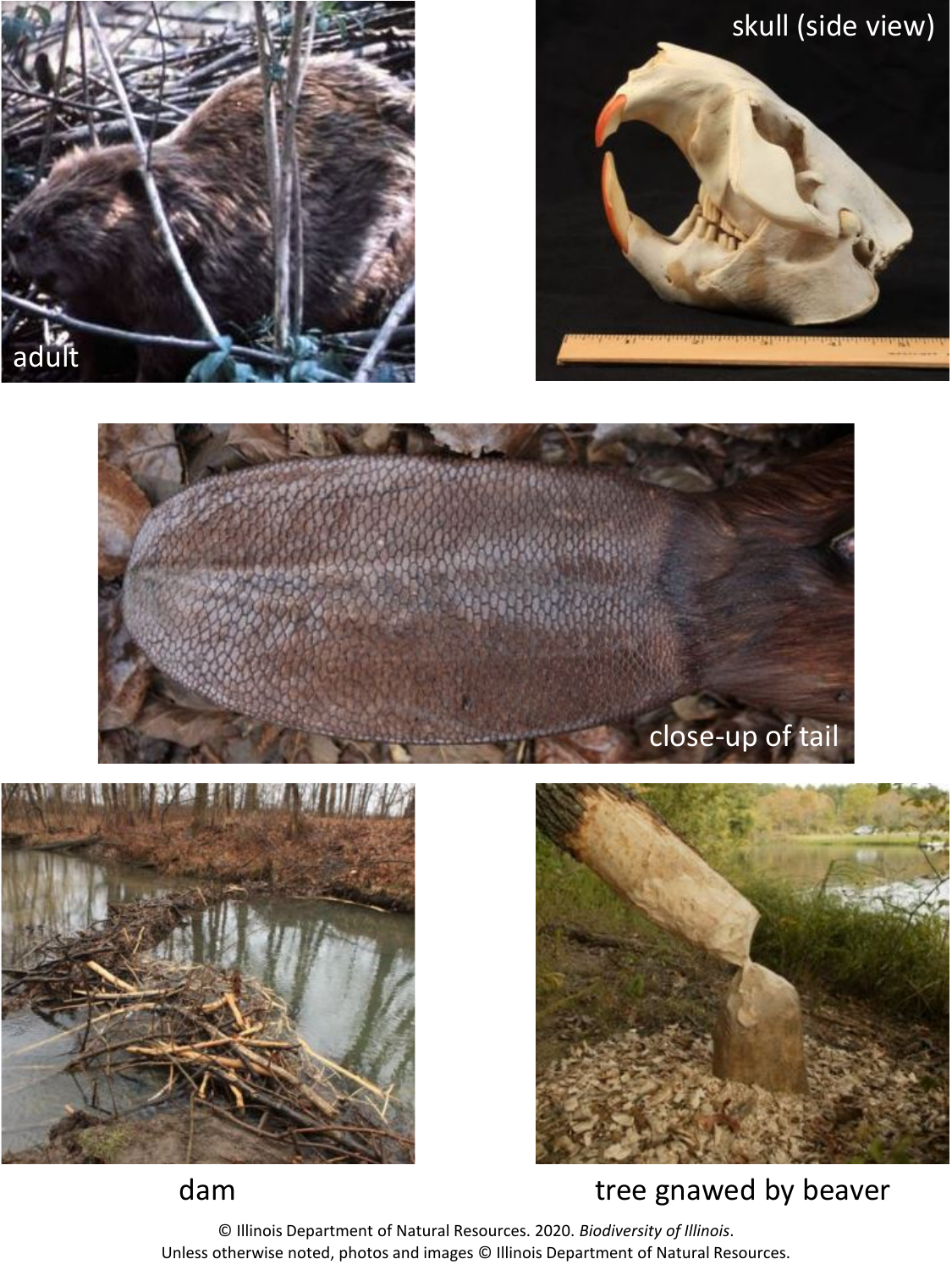

scat (solid waste) replica



adult with kits





# skull (front view)



front (small) and rear feet replicas

© Illinois Department of Natural Resources. 2020. *Biodiversity of Illinois*. Unless otherwise noted, photos and images © Illinois Department of Natural Resources.